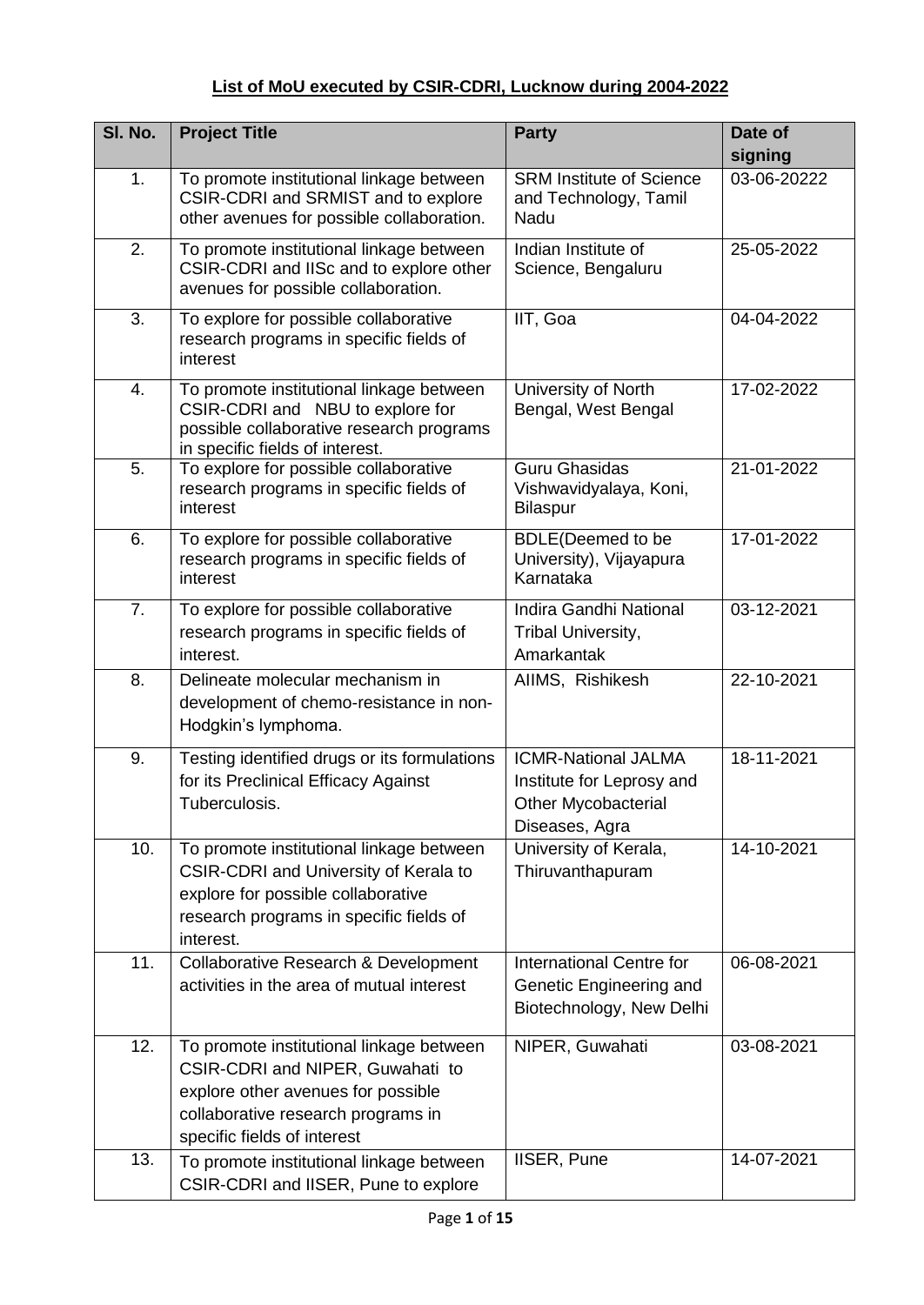|     | for possible collaborative research<br>programs in specific fields of interest.                                                                                                                                         |                                                                          |            |
|-----|-------------------------------------------------------------------------------------------------------------------------------------------------------------------------------------------------------------------------|--------------------------------------------------------------------------|------------|
| 14. | To promote institutional linkage between<br>CSIR-CDRI and CBPBU, Cooch Behar to<br>explore for possible collaborative<br>research programs in specific fields of<br>interest.                                           | Cooch Behar Panchanan<br><b>Barma University</b><br>(CBPBU), Cooch Behar | 03-06-2021 |
| 15. | CSIR-CDRI and Reliance Rasayan Pvt.<br>Ltd, Ahmedabad for sharing common<br>understanding about the repurposing &<br>possible use of Almitrine and Ifenprodil for<br>the management of Covid-19                         | Reliance Rasayan Pvt<br>Ltd., Ahmedabad                                  | 20-05-2021 |
| 16. | To promote institutional linkage between<br>CSIR-CDRI and NIPER, Hyderabad to<br>explore other avenues for possible<br>collaborative research programs in<br>specific fields of interest.                               | NIPER, Hyderabad                                                         | 05-01-2021 |
| 17. | To promote institutional linkage between<br><b>CSIR-CDRI and University of Mysore to</b><br>explore other avenues for possible<br>collaborative research programs in<br>specific fields of interest.                    | University of Mysore,<br>Mysuru                                          | 23-12-2020 |
| 18. | <b>CSIR-CDRI Centre for Science Outreach</b><br>and Research                                                                                                                                                            | Cipla Foundation,<br>Mumbai MoU                                          | 18-12-2020 |
| 19. | Partnering in clinical trials of Niclosamide                                                                                                                                                                            | Marc Laboratories Ltd.,<br>Lucknow                                       | 19-08-2020 |
| 20. | Collaborative research activities<br>and capacity building of students and<br>faculties in mutual areas of interest.                                                                                                    | <b>Foundation for Neglected</b><br>Disease Research,<br>Bengaluru        | 15-06-2020 |
| 21. | To provide collaborative cooperation<br>between CSIR-CDRI and Reva<br>University, Bengaluru in specific fields of<br>interest                                                                                           | Reva University,<br>Bengaluru                                            | 08-06-2020 |
| 22. | To promote institutional linkage between<br><b>CSIR-CDRI and Madras Diabetes</b><br>Research Foundation (MDRF), Chennai<br>to explore for possible collaborative<br>research programs in specific fields of<br>interest | <b>Madras Diabetes</b><br><b>Research Foundation</b><br>(MDRF), Chennai  | 03-06-2020 |
| 23. | Collaborative research work on COVID-<br>19                                                                                                                                                                             | King Georges Medical<br>University, Lucknow                              | 15-04-2020 |
| 24. | To promote institutional linkage between<br>CSIR-CDRI and Integral University,<br>Lucknow to explore for possible<br>collaborative research programs in<br>specific fields of interest                                  | Integral University,<br>Lucknow                                          | 28-02-2020 |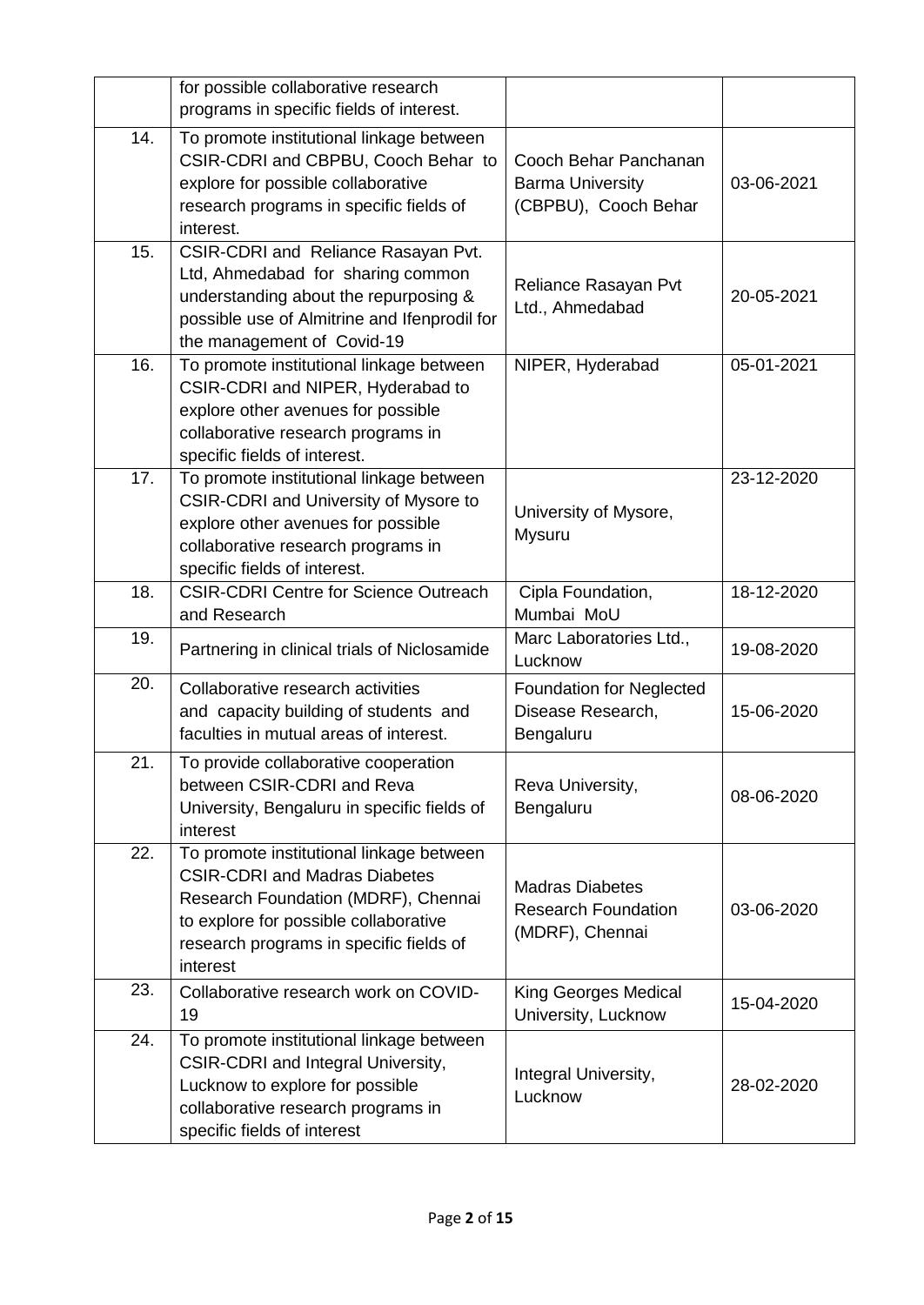| 25. | In vivo evaluation of emetine analogs for<br>antimalarial activity in the P. yoelii mouse<br>model                                                                                                                  | The University of Salford,<br>Manchester, UK                                                           | 21-01-2020 |
|-----|---------------------------------------------------------------------------------------------------------------------------------------------------------------------------------------------------------------------|--------------------------------------------------------------------------------------------------------|------------|
| 26. | To promote institutional linkage between<br><b>CSIR-CDRI and Sastra Deemed</b><br>University, Thanjavur (Tamilnadu) to<br>explore for possible collaborative<br>research programs in specific fields of<br>interest | Sastra Deemed<br>University, Thanjavur<br>(Tamilnadu)                                                  | 03-11-2019 |
| 27. | To promote institutional linkage between<br>CSIR-CDRI and Indrashil University (IU),<br>Mehsana to explore for possible<br>collaborative research programs in<br>specific fields of interest                        | Indrashil University,<br>Rajpur, Mehsana (Guj.)                                                        | 09-12-2019 |
| 28. | CSIR technologies offerings,<br>knowledgebase and intellectual property<br>portfolio                                                                                                                                | <b>Steinbeis Centre for</b><br><b>Technology Transfer</b><br>India, Hyderabad                          | 23-07-2019 |
| 29. | Industrial collaboration for R&D meets,<br>technical sessions/knowledge<br>roundtables, Research & advisory, start-<br>up ecosystem and digital ecosystem, HR<br>training, leadership and skill development         | Yes Bank Limited,<br>Mumbai                                                                            | 21-10-2019 |
| 30. | To work jointly in the area of<br>bioprospection of NE plant diversity for<br>development of new drugs                                                                                                              | Foundation for<br><b>Environment &amp; Economic</b><br><b>Development Services</b><br>(FEEDS), Manipur | 28-10-2019 |
| 31. | To promote institutional linkage between<br>CSIR-CDRI and BB Ambedkar University,<br>Lucknow to explore for possible<br>collaborative research programs in<br>specific fields of interest                           | <b>BB Ambedkar University,</b><br>Lucknow                                                              | 18-10-2019 |
| 32. | To promote institutional linkage between<br>CSIR-CDRI and THSTI, Faridabad to<br>explore for possible collaborative<br>research programs in specific fields of<br>interest                                          | <b>Translational Health</b><br>Science and Technology<br>Institute (THSTI),<br>Faridabad               | 02-09-2019 |
| 33. | To promote institutional linkage between<br>CSIR-CDRI and MAHE, Manipal and to<br>explore other avenues for possible<br>collaborative research programs in<br>specific fields of interest                           | Manipal Academy of<br><b>Higher Education</b><br>(MAHE), Manipal,<br>Karnataka                         | 30-05-2019 |
| 34. | To promote institutional linkage between<br><b>CSIR-CDRI and Era University, Lucknow</b><br>and to explore other avenues for possible<br>collaborative research programs in<br>specific fields of interest          | Era University, Lucknow                                                                                | 09-08-2019 |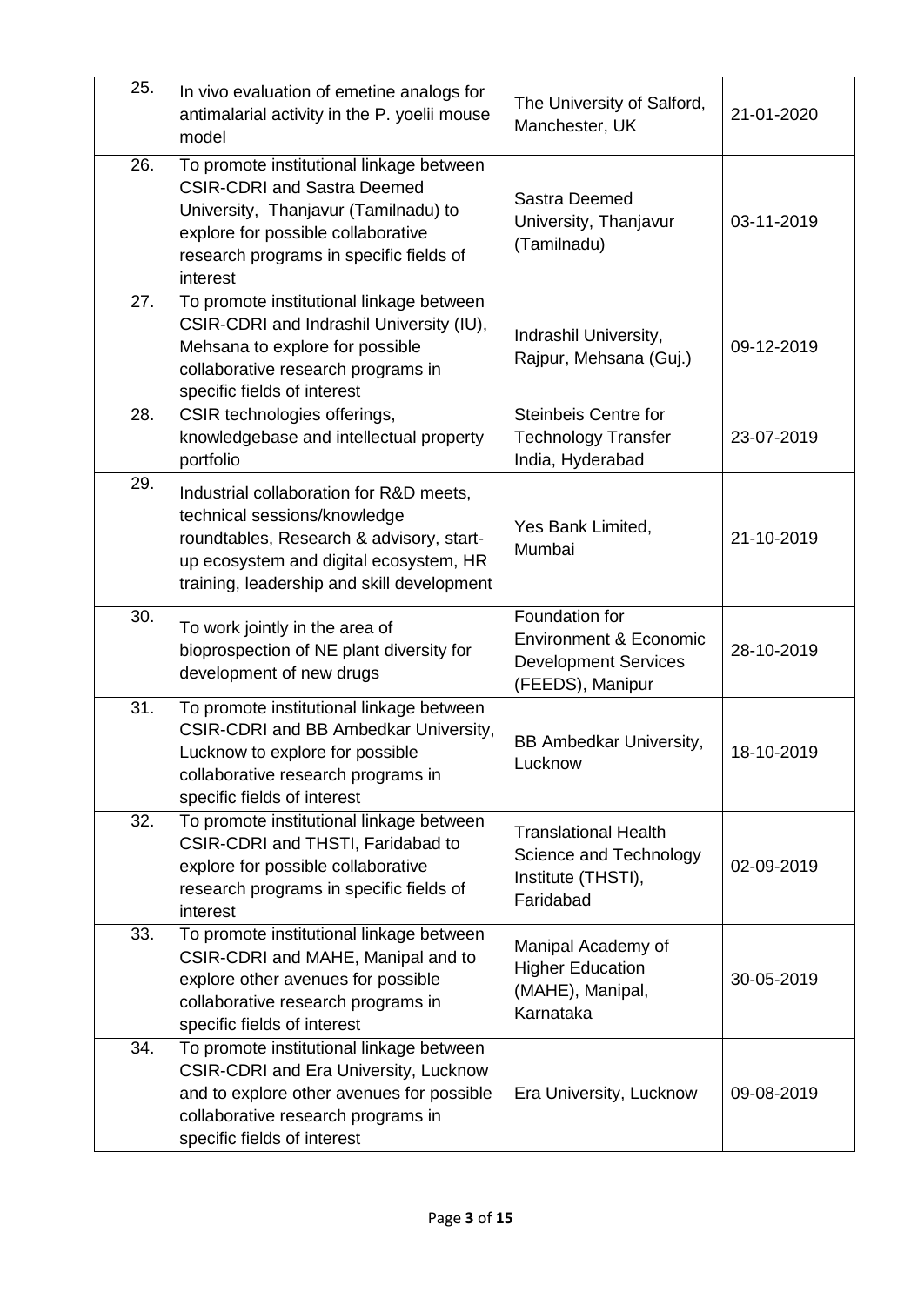| $\overline{35}$ . | To promote institutional linkage between<br>CSIR-CDRI and RCB, Faridabad and to<br>explore other avenues for possible<br>collaborative research programs in<br>specific fields of interest | <b>Regional Centre for</b><br>Biotechnology, NCR<br><b>Biotech Science Cluster,</b><br>Faridabad | 15-07-2019 |
|-------------------|--------------------------------------------------------------------------------------------------------------------------------------------------------------------------------------------|--------------------------------------------------------------------------------------------------|------------|
| 36.               | To promote institutional linkage between<br>CSIR-CDRI and HBTU, Kanpur and to<br>explore other avenues for possible<br>collaborative research programs in<br>specific fields of interest   | HBTU, Kanpur                                                                                     | 09-05-2019 |
| 37.               | To promote institutional linkage between<br>CSIR-CDRI and NIPER, Kolkata and to<br>explore other avenues for possible<br>collaborative research programs in<br>specific fields of interest | NIPER, Kolkata                                                                                   | 18-04-2019 |
| 38.               | Formulation and development of a dry<br>powder inhalation for pulmonary<br>hypertension                                                                                                    | Shobhaben Pratapbhai<br>Patel School of Pharmacy<br>& Technology<br>Management, Mumbai           | 25-03-2019 |
| 39.               | To establish collaborative cooperation<br>through research programs in specific<br>fields of interest                                                                                      | Saraswati Dental College<br>& Hospital, Lucknow                                                  | 30-03-2019 |
| 40.               | DFS-MNPIDL (Drugs from Sea - Marine<br>Natural Product inspired Drugs Leads)<br>{short form "Drugs from Sea"}                                                                              | MoES, Govt. of India,<br>New Delhi                                                               | 22-02-2019 |
| 41.               | Neuroprotective and neuritogenic effect of<br>a cell-permeable bacterial histone-mimic<br>protein: Therapeutic implications for<br>neurodegenerative pathologies                           | Jamia Hamdard, New<br>Delhi (DST-SERB project)                                                   | 03-01-2019 |
| 42.               | To promote institutional linkage between<br>CSIR-CDRI and IIT, Mumbai and to<br>explore other avenues for possible<br>collaborative research programs in<br>specific fields of interest    | IIT, Mumbai                                                                                      | 01-01-2019 |
| 43.               | To promote institutional linkage between<br>CSIR-CDRI and JNCASR and to explore<br>other avenues for possible collaborative<br>research programs in specific fields of<br>interest         | <b>Jawaharlal Nehru Centre</b><br>for Advanced Scientific<br>Research, Bengaluru                 | 20-12-2018 |
| 44.               | To promote institutional linkage between<br>CSIR-CDRI and IIT, Guwahati and to<br>explore other avenues for possible<br>collaborative research programs in<br>specific fields of interest  | IIT, Guwahati                                                                                    | 24-09-2018 |
| 45.               | Small molecule inducers of redox stress<br>targeting antibiotic resistance                                                                                                                 | Indian Institutes of<br>Science Education and<br>Research, Pune                                  | 02-11-2017 |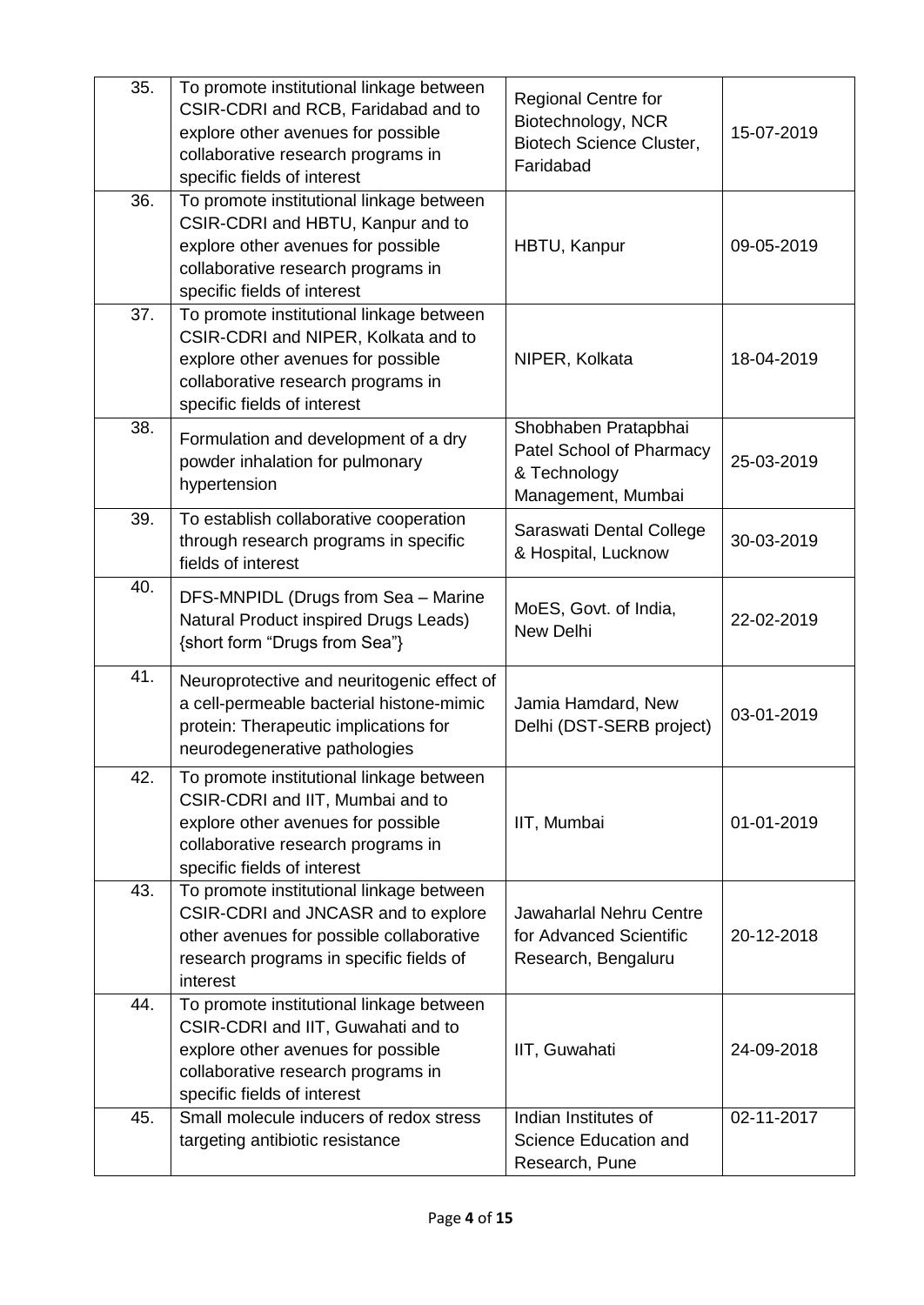| 46. | To promote institutional linkage between<br>CSIR-CDRI and DR RMLAU and to<br>explore other avenues for possible<br>collaborative research programs in<br>specific fields of interest                                                                                                                                        | Dr. Ram Manohar Lohia<br>Avadh University,<br>Faizabad                                           | 15-11-2017 |
|-----|-----------------------------------------------------------------------------------------------------------------------------------------------------------------------------------------------------------------------------------------------------------------------------------------------------------------------------|--------------------------------------------------------------------------------------------------|------------|
| 47. | To promote institutional linkage between<br>CSIR-CDRI and NIPER and to explore<br>other avenues for possible collaborative<br>research programs in specific fields of<br>interest                                                                                                                                           | National Institute of<br><b>Pharmaceutical Education</b><br>& Research (NIPER),<br>Mohali        | 14-11-2017 |
| 48. | To promote institutional linkage between<br>CSIR-CDRI and GIPER and to explore<br>other avenues for possible collaborative<br>research programs in specific fields of<br>interest                                                                                                                                           | Global Institute of<br><b>Pharmaceutical Education</b><br>and Research, Kashipur,<br>Uttarakhand | 01-11-2017 |
| 49. | To promote institutional linkage between<br><b>CSIR-CDRI and Haffkine Institute and to</b><br>explore other avenues for possible<br>collaborative research programs in<br>specific fields of interest                                                                                                                       | Haffkine Institute for<br>Training, Research &<br>Testing, Mumbai                                | 16-10-2017 |
| 50. | To promote institutional linkage between<br>CSIR-CDRI and SMSMCH and to explore<br>other avenues for possible collaborative<br>research programs in specific fields of<br>interest                                                                                                                                          | SMS Medical College and<br>Hospital, Jaipur                                                      | 13-07-2017 |
| 51. | To promote institutional linkage between<br>CSIR-CDRI and KSDPL and to explore<br>other avenues for possible collaborative<br>research programs in specific fields of<br>interest                                                                                                                                           | Kerala State Drugs &<br>Pharmaceuticals Ltd.,<br>Govt. of Kerla, Kalavoor,<br>Alappuzha          | 08-08-2017 |
| 52. | To promote institutional linkage between<br>CSIR-CDRI and NITM and to explore<br>other avenues for possible collaborative<br>research programs in specific fields of<br>interest                                                                                                                                            | ICMR-National Institute of   14-07-2017<br>Traditional Medicine,<br>Belagavi (Karnataka),        |            |
| 53. | Study on the roles of Proteasome<br>accessory factor-C (pafC) in determining<br>the susceptibility of antimycobacterial<br>drugs with special reference to<br>fluoroquinolones                                                                                                                                              | King Georges Medical<br>University, Lucknow                                                      | 11-04-2017 |
| 54. | (i) Synthesis and characterization of<br>siRNA/shRNA loaded ligand bearing<br>PLGA micro and nanoparticles for<br>targeted delivery to the for lung<br>inflammation and lung cancer<br>treatments" and (ii) "Targeted delivery of<br>shRNA loaded microparticles to the lung<br>macrophage for lung inflammation<br>disease | University of Allahabad,<br>Allahabad                                                            | 11-04-2017 |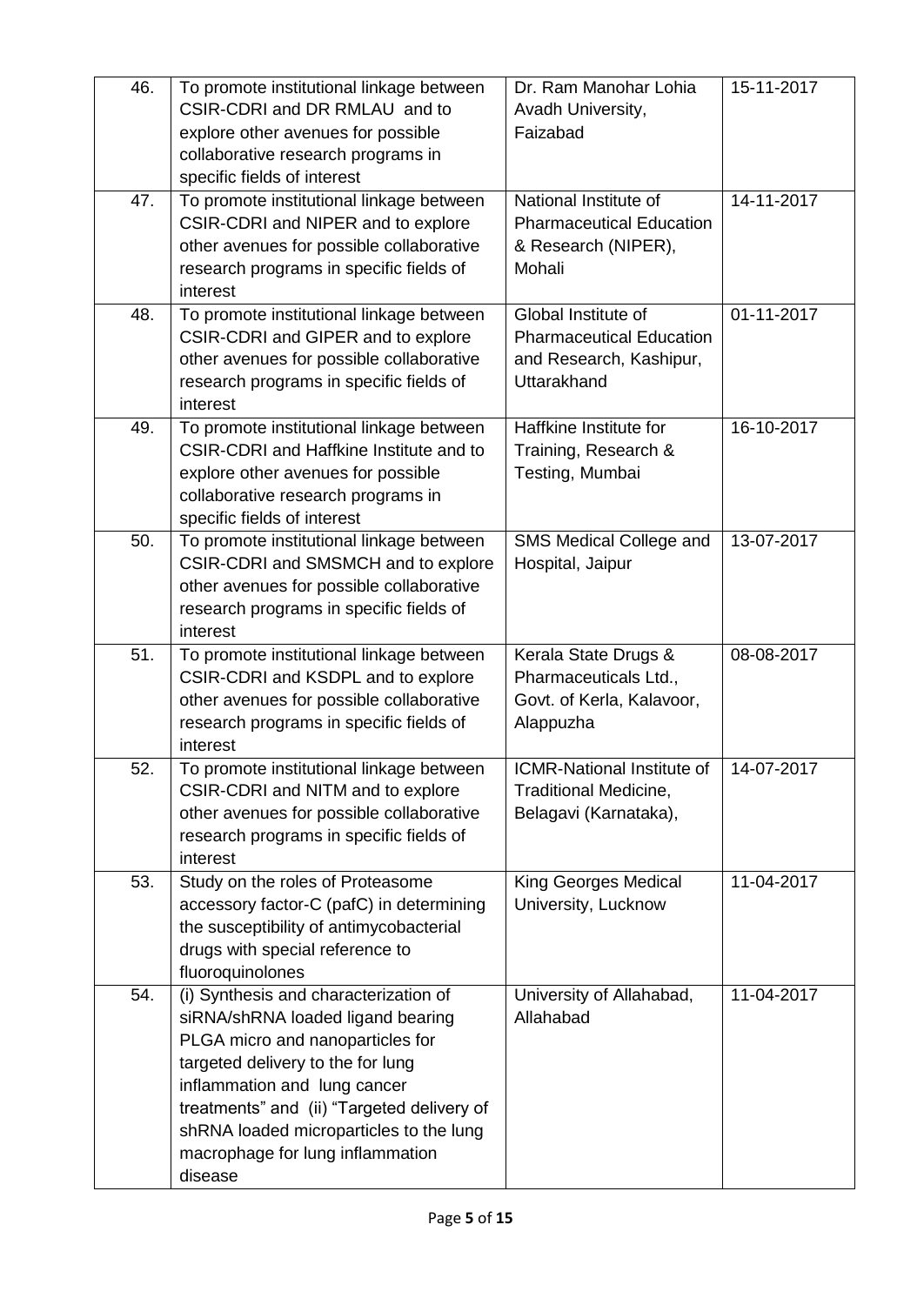| 55. | Host-pathogen interactions during                     | <b>National Center for</b>       | 17-04-2017 |
|-----|-------------------------------------------------------|----------------------------------|------------|
|     | Plasmodium liver stage development                    | <b>Biological Sciences, Tata</b> |            |
|     |                                                       | Institute of Fundamental         |            |
|     |                                                       | Research, Bangalore              |            |
| 56. | To investigate the role of lipid droplets             | Radboud university               | 20-04-2017 |
|     | (LDs) by Fluoranthene derivatives in                  | medical center,                  |            |
|     | dendritic- and myeloid cells                          | Netherland                       |            |
|     |                                                       |                                  |            |
| 57. | Hyperinsulinemic euglycemic clamp                     | Cadila Healthcare                | 22-02-2017 |
|     | (HEC) study of CSIR-CDRI's                            | Limited, Ahmedabad               |            |
|     | Pancreastatin inhibitor (named PSTi8) in              |                                  |            |
|     | db/db mouse                                           |                                  |            |
| 58. | Cytokine and xenobiotic metabolizing                  | King Georges Medical             | 20-06-2016 |
|     | enzyme gene polymorphisms in acquired                 | University, Lucknow              |            |
|     | aplastic anemia                                       |                                  |            |
| 59. | Exploring the possible role of epidermal              | King Georges Medical             | 02-03-2017 |
|     | growth factor receptor pathway substrate              | University, Lucknow              |            |
|     | 8 (EPS8) and forkhead box M1 (FoxM1)                  |                                  |            |
|     | along with related growth factors and their           |                                  |            |
|     | regulation in patient with implantation               |                                  |            |
|     | failure/miscarriage                                   |                                  |            |
| 60. | Evaluation of anti-filarial and                       | University of Hyderabad,         | 29-12-2016 |
|     | immunomodulatory activities of some                   | Hyderabad                        |            |
|     | natural plant products and synthetic                  |                                  |            |
| 61. | compounds<br>To promote institutional linkage between | <b>SGPGI Medical Sciences,</b>   | 02-02-2017 |
|     | <b>CSIR-CDRI and SGPGIMS</b>                          | Lucknow                          |            |
| 62. | To promote institutional linkage between              | Indian Institute of Technol      | 31-01-2017 |
|     | <b>CSIR-CDRI and IITM</b>                             | ogy Madras, Chennai              |            |
| 63. | Epigenetic regulation, disease                        | King Georges Medical             | 22/11/2016 |
|     | progression, relapse and therapy                      | University, Lucknow              |            |
|     | resistance in myeloid leukemias                       |                                  |            |
| 64. | Preclinical, phase II & III studies for               | <b>King Georges Medical</b>      | 21-11-2016 |
|     | repurposing GLP-1 agonist liraglutide for             | University, Lucknow              |            |
|     | post-menopausal osteoporosis and                      |                                  |            |
|     | sarcopenia treatment                                  |                                  |            |
| 65. | To promote institutional linkage between              | King Georges Medical             | 02-01-2017 |
|     | CSIR-CDRI and KGMU and to explore                     | University, Lucknow              |            |
|     | other avenues for possible collaboration              |                                  |            |
| 66. | Recombinant protein approach of                       | King Georges Medical             | 25-10-2016 |
|     | secretory proteins for clinical validation of         | University, Lucknow              |            |
|     | pulmonary and extra pulmonary                         |                                  |            |
|     | tuberculosis                                          |                                  |            |
| 67. | Preclinical, Phase II & III studies for the           | Homi Bhabha Cancer               | 22-11-2016 |
|     | repurposing of FDA approved drug CFZ                  | Hospital & Research              |            |
|     |                                                       | Centre, Marripalem,              |            |
|     |                                                       | Visakhapatnam                    |            |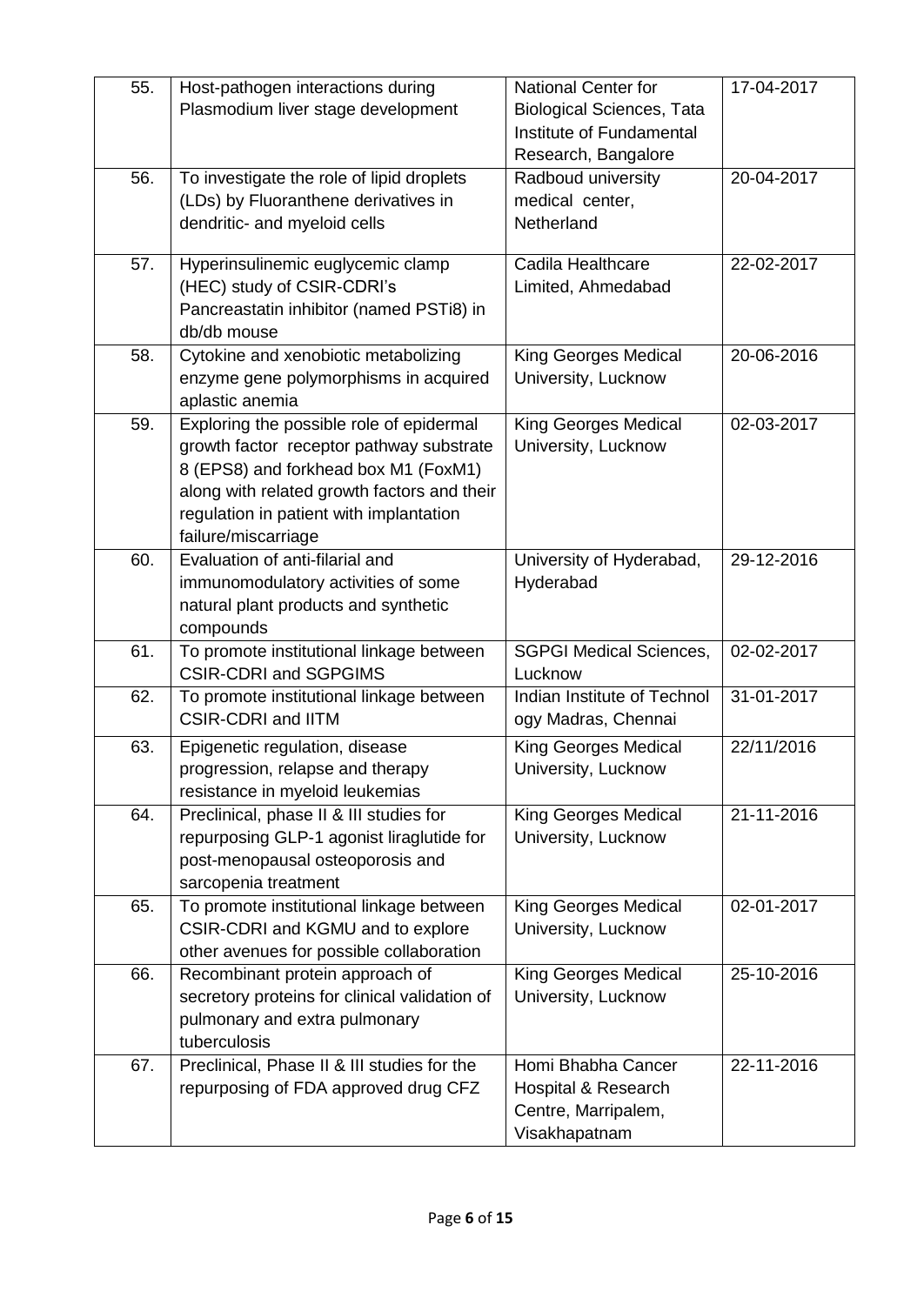| 68. | Collaborative Research Programs in                                                                                                                                                                                                     | BHU, Varanasi                                                                                                             | 17-11-2016 |
|-----|----------------------------------------------------------------------------------------------------------------------------------------------------------------------------------------------------------------------------------------|---------------------------------------------------------------------------------------------------------------------------|------------|
|     | specific fields of mutual interest in<br>Ayurveda, Siddha and Unani drugs                                                                                                                                                              |                                                                                                                           |            |
| 69. | <b>Advanced Drug Delivery System</b>                                                                                                                                                                                                   | CSIR-IICT, Hyderabad<br>and Seth GS Medical<br>College and KEM<br>Hospital, Mumbai                                        | 31-10-2016 |
| 70. | Purification of proteins/enzymes from<br>bacteria                                                                                                                                                                                      | G.B. Pant Institute of<br>Himalayan Environment<br>& Development, Almora                                                  | 26-08-2016 |
| 71. | Development of preclinical and clinical<br>radioprotective formulation prepared by<br>combining Podophyllotoxin and rutin                                                                                                              | Institute of Nuclear<br>Medicine & Allied<br>Sciences, Defense<br>Research & Development<br>Organization (DRDO),<br>Delhi | 29-07-2016 |
| 72. | Development of new anti-Leishmanial<br>agents via structure based drug design<br>targeting Leishmania Actin                                                                                                                            | Institute of Bioinformatics<br>and Applied<br>Biotechnology, Bengaluru                                                    | 19-07-2016 |
| 73. | Collaborative Research Programs in<br>specific fields of mutual interest                                                                                                                                                               | IIT, Kanpur                                                                                                               | 29-07-2016 |
| 74. | To promote institutional linkage between<br>CSIR-CDRI and CBMR and to explore<br>other avenues for possible collaboration                                                                                                              | CBMR, SGPGIMS<br>Campus, Lucknow                                                                                          | 01-07-2016 |
| 75. | For preparing a documentary on various<br>CDRI technologies & five U-tube short<br>video clips in full HD                                                                                                                              | Amity University, Lucknow                                                                                                 | 21-06-2016 |
| 76. | Evaluation of antiproliferative agents and<br>phytocompounds for their efficacy against<br>human endometrial hyperplasia, human<br>endometrial cancer and stromal<br>differentiation and exploration of<br>mechanism of action thereof | King Georges Medical<br>University, Lucknow                                                                               | 15-06-2016 |
| 77. | Molecular genetic studies on reproductive<br>health disorders like PCOS,<br>endometriosis, miscarriage, Preterm birth<br>and male infertility                                                                                          | <b>BHU, Varanasi</b>                                                                                                      | 02-03-2016 |
| 78. | Suppressive Cytokines Inhibit the<br>Production & function pro-inflammatory<br>cytokines and their Receptor Expression<br>in Human Visceral Leishmaniasis Patients                                                                     | AIIMS, New Delhi                                                                                                          | 04-04-2016 |
|     | Design and Synthesis of Natural, Un-<br>Natural Analogues of Calothrixins A, B<br>and Evaluation of antimalarial and<br>anticancer activity                                                                                            | VIT University, School of<br>Advanced<br>Sciences, Vellore,                                                               | 22-04-2016 |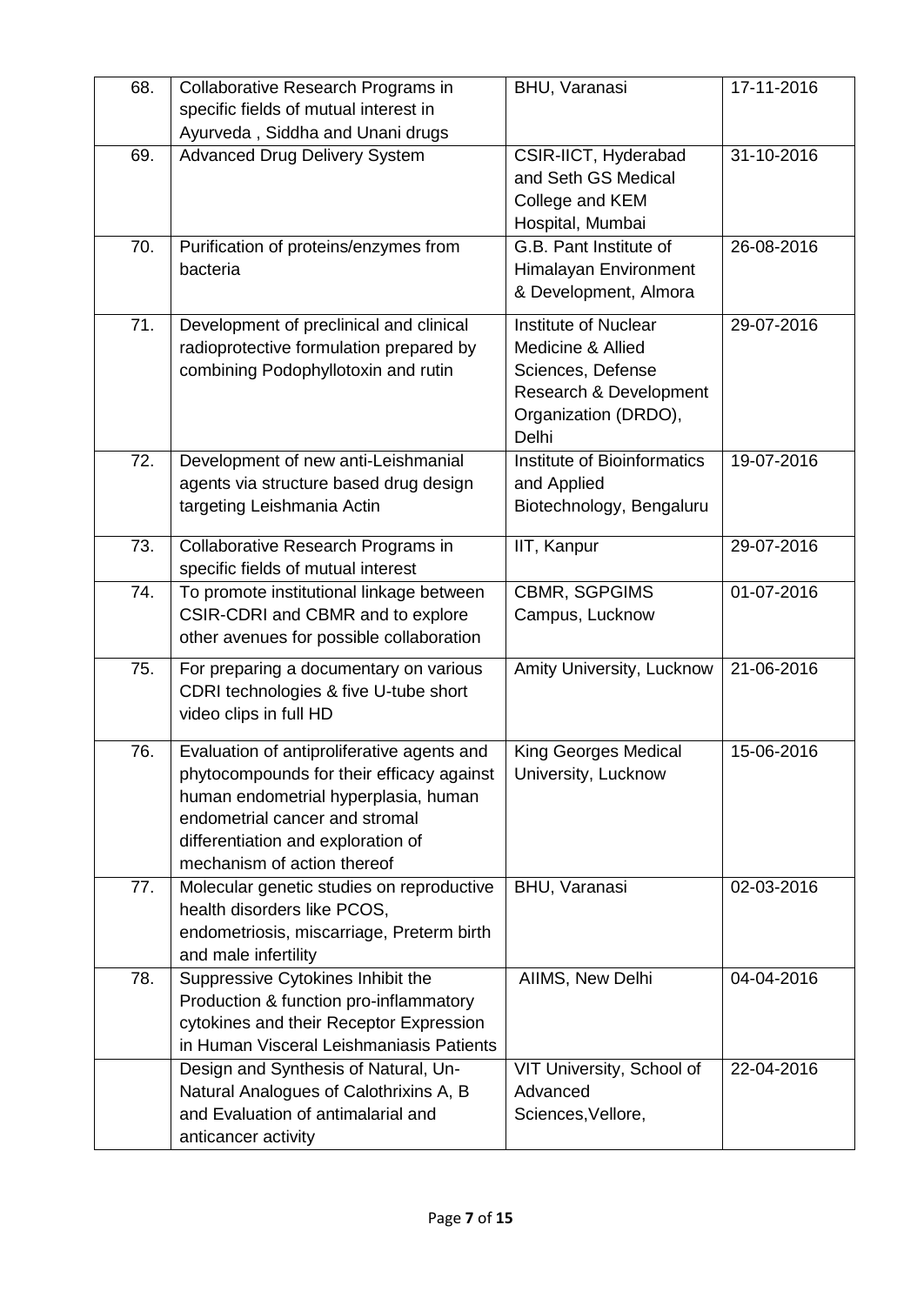| Pharmacokinetic studies of                   | Institute of Nuclear                                                                                                                                                                                                                                                                                                                                                                                                                                                                                                                                                                                                                                                                                                                                                                                                             | 19-02-2016                                                                                                                                                                                                                                                                                                                                                                                                      |
|----------------------------------------------|----------------------------------------------------------------------------------------------------------------------------------------------------------------------------------------------------------------------------------------------------------------------------------------------------------------------------------------------------------------------------------------------------------------------------------------------------------------------------------------------------------------------------------------------------------------------------------------------------------------------------------------------------------------------------------------------------------------------------------------------------------------------------------------------------------------------------------|-----------------------------------------------------------------------------------------------------------------------------------------------------------------------------------------------------------------------------------------------------------------------------------------------------------------------------------------------------------------------------------------------------------------|
|                                              | Medicine & Allied                                                                                                                                                                                                                                                                                                                                                                                                                                                                                                                                                                                                                                                                                                                                                                                                                |                                                                                                                                                                                                                                                                                                                                                                                                                 |
|                                              |                                                                                                                                                                                                                                                                                                                                                                                                                                                                                                                                                                                                                                                                                                                                                                                                                                  |                                                                                                                                                                                                                                                                                                                                                                                                                 |
|                                              |                                                                                                                                                                                                                                                                                                                                                                                                                                                                                                                                                                                                                                                                                                                                                                                                                                  |                                                                                                                                                                                                                                                                                                                                                                                                                 |
|                                              |                                                                                                                                                                                                                                                                                                                                                                                                                                                                                                                                                                                                                                                                                                                                                                                                                                  |                                                                                                                                                                                                                                                                                                                                                                                                                 |
|                                              | Delhi                                                                                                                                                                                                                                                                                                                                                                                                                                                                                                                                                                                                                                                                                                                                                                                                                            |                                                                                                                                                                                                                                                                                                                                                                                                                 |
| To study the biological activity (such as    | Dibrugarh University,                                                                                                                                                                                                                                                                                                                                                                                                                                                                                                                                                                                                                                                                                                                                                                                                            | 23-12-2015                                                                                                                                                                                                                                                                                                                                                                                                      |
| anti-tubarcular) of 1,2,3-triazole           | Dibrugarh                                                                                                                                                                                                                                                                                                                                                                                                                                                                                                                                                                                                                                                                                                                                                                                                                        |                                                                                                                                                                                                                                                                                                                                                                                                                 |
| containing compounds                         |                                                                                                                                                                                                                                                                                                                                                                                                                                                                                                                                                                                                                                                                                                                                                                                                                                  |                                                                                                                                                                                                                                                                                                                                                                                                                 |
|                                              |                                                                                                                                                                                                                                                                                                                                                                                                                                                                                                                                                                                                                                                                                                                                                                                                                                  | 30-12-2015                                                                                                                                                                                                                                                                                                                                                                                                      |
|                                              |                                                                                                                                                                                                                                                                                                                                                                                                                                                                                                                                                                                                                                                                                                                                                                                                                                  |                                                                                                                                                                                                                                                                                                                                                                                                                 |
| correlation with HOMA-IR                     |                                                                                                                                                                                                                                                                                                                                                                                                                                                                                                                                                                                                                                                                                                                                                                                                                                  |                                                                                                                                                                                                                                                                                                                                                                                                                 |
|                                              |                                                                                                                                                                                                                                                                                                                                                                                                                                                                                                                                                                                                                                                                                                                                                                                                                                  |                                                                                                                                                                                                                                                                                                                                                                                                                 |
|                                              |                                                                                                                                                                                                                                                                                                                                                                                                                                                                                                                                                                                                                                                                                                                                                                                                                                  | 03-02-2016                                                                                                                                                                                                                                                                                                                                                                                                      |
|                                              |                                                                                                                                                                                                                                                                                                                                                                                                                                                                                                                                                                                                                                                                                                                                                                                                                                  |                                                                                                                                                                                                                                                                                                                                                                                                                 |
|                                              |                                                                                                                                                                                                                                                                                                                                                                                                                                                                                                                                                                                                                                                                                                                                                                                                                                  |                                                                                                                                                                                                                                                                                                                                                                                                                 |
|                                              |                                                                                                                                                                                                                                                                                                                                                                                                                                                                                                                                                                                                                                                                                                                                                                                                                                  |                                                                                                                                                                                                                                                                                                                                                                                                                 |
|                                              |                                                                                                                                                                                                                                                                                                                                                                                                                                                                                                                                                                                                                                                                                                                                                                                                                                  |                                                                                                                                                                                                                                                                                                                                                                                                                 |
|                                              |                                                                                                                                                                                                                                                                                                                                                                                                                                                                                                                                                                                                                                                                                                                                                                                                                                  | 15-10-2015                                                                                                                                                                                                                                                                                                                                                                                                      |
|                                              |                                                                                                                                                                                                                                                                                                                                                                                                                                                                                                                                                                                                                                                                                                                                                                                                                                  |                                                                                                                                                                                                                                                                                                                                                                                                                 |
|                                              |                                                                                                                                                                                                                                                                                                                                                                                                                                                                                                                                                                                                                                                                                                                                                                                                                                  |                                                                                                                                                                                                                                                                                                                                                                                                                 |
|                                              |                                                                                                                                                                                                                                                                                                                                                                                                                                                                                                                                                                                                                                                                                                                                                                                                                                  | 15-10-2015                                                                                                                                                                                                                                                                                                                                                                                                      |
|                                              |                                                                                                                                                                                                                                                                                                                                                                                                                                                                                                                                                                                                                                                                                                                                                                                                                                  |                                                                                                                                                                                                                                                                                                                                                                                                                 |
|                                              |                                                                                                                                                                                                                                                                                                                                                                                                                                                                                                                                                                                                                                                                                                                                                                                                                                  |                                                                                                                                                                                                                                                                                                                                                                                                                 |
|                                              |                                                                                                                                                                                                                                                                                                                                                                                                                                                                                                                                                                                                                                                                                                                                                                                                                                  |                                                                                                                                                                                                                                                                                                                                                                                                                 |
|                                              |                                                                                                                                                                                                                                                                                                                                                                                                                                                                                                                                                                                                                                                                                                                                                                                                                                  | 01-09-2015                                                                                                                                                                                                                                                                                                                                                                                                      |
|                                              |                                                                                                                                                                                                                                                                                                                                                                                                                                                                                                                                                                                                                                                                                                                                                                                                                                  |                                                                                                                                                                                                                                                                                                                                                                                                                 |
|                                              |                                                                                                                                                                                                                                                                                                                                                                                                                                                                                                                                                                                                                                                                                                                                                                                                                                  |                                                                                                                                                                                                                                                                                                                                                                                                                 |
|                                              |                                                                                                                                                                                                                                                                                                                                                                                                                                                                                                                                                                                                                                                                                                                                                                                                                                  |                                                                                                                                                                                                                                                                                                                                                                                                                 |
| Immunological characterization of            | <b>King Georges Medical</b>                                                                                                                                                                                                                                                                                                                                                                                                                                                                                                                                                                                                                                                                                                                                                                                                      | 01-05-2015                                                                                                                                                                                                                                                                                                                                                                                                      |
| recombinant culture filtrate proteins from   | University, Lucknow                                                                                                                                                                                                                                                                                                                                                                                                                                                                                                                                                                                                                                                                                                                                                                                                              |                                                                                                                                                                                                                                                                                                                                                                                                                 |
| ESAT-6 family of Mycobacterium               |                                                                                                                                                                                                                                                                                                                                                                                                                                                                                                                                                                                                                                                                                                                                                                                                                                  |                                                                                                                                                                                                                                                                                                                                                                                                                 |
| tuberculosis H37Rv                           |                                                                                                                                                                                                                                                                                                                                                                                                                                                                                                                                                                                                                                                                                                                                                                                                                                  |                                                                                                                                                                                                                                                                                                                                                                                                                 |
| Habitat ecology and species diversity        | <b>LSM Government</b>                                                                                                                                                                                                                                                                                                                                                                                                                                                                                                                                                                                                                                                                                                                                                                                                            | 21-04-2015                                                                                                                                                                                                                                                                                                                                                                                                      |
| of Cordyceps in district Pithoragarh,        | Postgraduate College,                                                                                                                                                                                                                                                                                                                                                                                                                                                                                                                                                                                                                                                                                                                                                                                                            |                                                                                                                                                                                                                                                                                                                                                                                                                 |
| Central Himalaya                             | Pithoragarh                                                                                                                                                                                                                                                                                                                                                                                                                                                                                                                                                                                                                                                                                                                                                                                                                      |                                                                                                                                                                                                                                                                                                                                                                                                                 |
|                                              |                                                                                                                                                                                                                                                                                                                                                                                                                                                                                                                                                                                                                                                                                                                                                                                                                                  |                                                                                                                                                                                                                                                                                                                                                                                                                 |
| IP Search and Analysis Services              | CSIR-URDIP, Pune                                                                                                                                                                                                                                                                                                                                                                                                                                                                                                                                                                                                                                                                                                                                                                                                                 | 19-03-2015                                                                                                                                                                                                                                                                                                                                                                                                      |
|                                              |                                                                                                                                                                                                                                                                                                                                                                                                                                                                                                                                                                                                                                                                                                                                                                                                                                  | 04-02-2015                                                                                                                                                                                                                                                                                                                                                                                                      |
| mechanism for anti HIV activities of some    | Allahabad                                                                                                                                                                                                                                                                                                                                                                                                                                                                                                                                                                                                                                                                                                                                                                                                                        |                                                                                                                                                                                                                                                                                                                                                                                                                 |
|                                              |                                                                                                                                                                                                                                                                                                                                                                                                                                                                                                                                                                                                                                                                                                                                                                                                                                  |                                                                                                                                                                                                                                                                                                                                                                                                                 |
| Dissecting role of critical miRNA in breast  | King Georges Medical                                                                                                                                                                                                                                                                                                                                                                                                                                                                                                                                                                                                                                                                                                                                                                                                             | 23-02-2015                                                                                                                                                                                                                                                                                                                                                                                                      |
|                                              |                                                                                                                                                                                                                                                                                                                                                                                                                                                                                                                                                                                                                                                                                                                                                                                                                                  |                                                                                                                                                                                                                                                                                                                                                                                                                 |
|                                              |                                                                                                                                                                                                                                                                                                                                                                                                                                                                                                                                                                                                                                                                                                                                                                                                                                  |                                                                                                                                                                                                                                                                                                                                                                                                                 |
| Genetic, epigenetic and transcriptome        | King Georges Medical                                                                                                                                                                                                                                                                                                                                                                                                                                                                                                                                                                                                                                                                                                                                                                                                             | 22-01-2015                                                                                                                                                                                                                                                                                                                                                                                                      |
| and proteome analysis of male infertility    | University, Lucknow                                                                                                                                                                                                                                                                                                                                                                                                                                                                                                                                                                                                                                                                                                                                                                                                              |                                                                                                                                                                                                                                                                                                                                                                                                                 |
| cases to identify etiological factors behind |                                                                                                                                                                                                                                                                                                                                                                                                                                                                                                                                                                                                                                                                                                                                                                                                                                  |                                                                                                                                                                                                                                                                                                                                                                                                                 |
| infertility                                  |                                                                                                                                                                                                                                                                                                                                                                                                                                                                                                                                                                                                                                                                                                                                                                                                                                  |                                                                                                                                                                                                                                                                                                                                                                                                                 |
|                                              | radioprotective formulation prepared from<br>active principles isolated from<br>Podophyllum hexandrum<br>Assessment of serum leptin, insulin,<br>HbA1c and blood glucose levels and its<br>To investigate whether Lipocalin 2 (in<br>mice) NGAL9 (in human) is a part of<br>DNA decoration along with MPO,<br>elastase etc in neutrophil extracellular<br>traps (NETs)<br>The Effect of Aloe Vera on human<br>gingival fibroblast (hGF) - an in vitro<br>study<br>Evaluation of morphological and<br>biochemical changes in human gingival<br>fibroblast (hGF) treated with Acacia<br>nilotica<br>Evaluation of a carbazol alkaloid molecule<br>'Mahanine' isolated from natural sources<br>against experimental visceral<br>leishmaniasis<br>Study of antioxidant and molecular<br>plant products<br>cancer in Indian subjects. | Sciences, Defence<br>Research & Development<br>Organization (DRDO),<br><b>King Georges Medical</b><br>University, Lucknow<br>Pennsylvania State<br>University, University<br>Park, USA<br><b>BBD College of Dental</b><br>Sciences, BBD University,<br>Lucknow<br><b>BBD College of Dental</b><br>Sciences, BBD University,<br>Lucknow<br>CSIR-IICB, Kolkata<br>University of Allahabad,<br>University, Lucknow |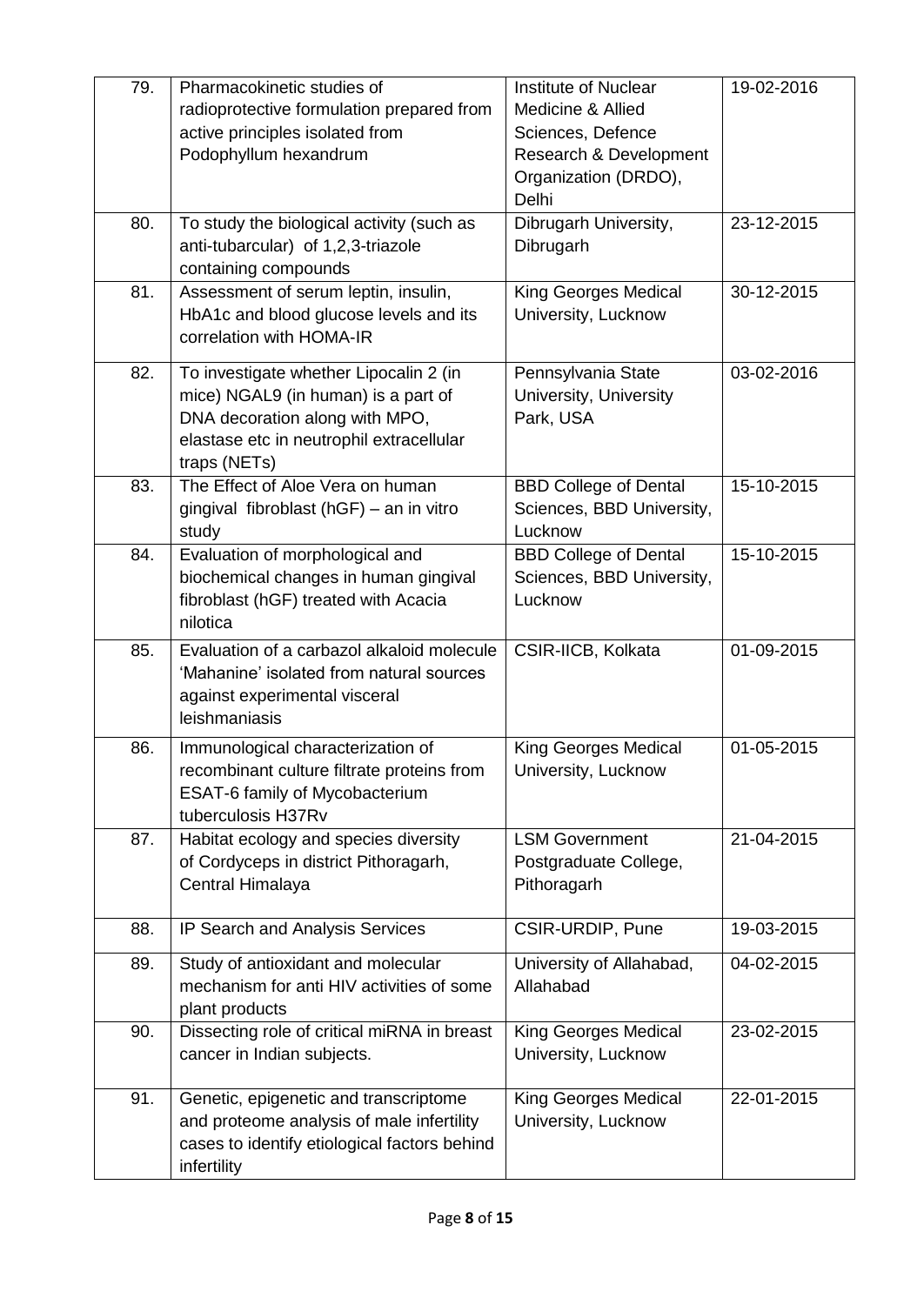| 92.  | Validation of wnt pathway modulation and<br>efficacy study in primary osteoporosis,<br>fracture healing and secondary<br>osteoporosis models for repositioning of<br>clofazimine                            | King Georges Medical<br>University, Lucknow                                     | 15-12-2014 |
|------|-------------------------------------------------------------------------------------------------------------------------------------------------------------------------------------------------------------|---------------------------------------------------------------------------------|------------|
| 93.  | Decoding the ncRNome & Epigenome for<br>Breast Cancer using Big Data analytics on<br><b>Next Generation Sequencing</b>                                                                                      | IIIT, Allahabad                                                                 | 07-11-2014 |
| 94.  | Mesenchymal stem cells with a polymeric<br>scaffold may improve cardiac function in a<br>mouse myocardial model                                                                                             | IIT, Madras, Chennai                                                            | 08-10-2014 |
| 95.  | Antimicrobial resistance analysis of gram-<br>negative bacterial isolates from Micro-<br><b>JNMC</b>                                                                                                        | Jawaharlal Nehru Medical<br>College under Aligarh<br>Muslim University, Aligarh | 23-09-2014 |
| 96.  | Cybernetics of platelet-rich fibrin (PRF)<br>mediated regulation of human gingival<br>fibroblasts (HGF).                                                                                                    | King Georges Medical<br>University, Lucknow                                     | 16-09-2014 |
| 97.  | Non-ionizing radiation induced alteration in<br>molecular signaling of ovulation and embryo<br>implantation in mice model                                                                                   | <b>BHU, Varanasi</b>                                                            | 08-09-2014 |
| 98.  | To designate CTPL as its "Non Exclusive<br>Technology Commercialization Agency" to<br>find a suitable partner for the<br>commercialization of CSIR-CDRI<br>technologies, products and seriveces             | <b>CSIR-Tech Pvt. Ltd. Pune</b>                                                 | 02-06-2014 |
| 99.  | Phylogenetic studies of Mycobacterium<br>tuberculosis isolates on the basis of<br>insertion sequences, direct repeats and<br>variable number of tandem repeats in<br>pulmonary and extra-pulmonary patients | King Georges Medical<br>University, Lucknow                                     | 05-08-2014 |
| 100. | Role of p53 codon 72 polymorphism on risk King Georges Medical<br>of juvenile nasopharyngeal angiofibroma<br>(JNA)                                                                                          | University, Lucknow                                                             | 18-07-2014 |
| 101. | An indigenous amalgamated/single unit<br>alveolar distractor implant system for oral<br>rehabilitation                                                                                                      | King Georges Medical<br>University, Lucknow                                     | 17-07-2014 |
| 102. | Mechanistic studies on the anticancer<br>effects of candidate CSIR-CDRI compounds University, Lucknow<br>in myleloid leukemia and solid cancers                                                             | King Georges Medical                                                            | 16-07-2014 |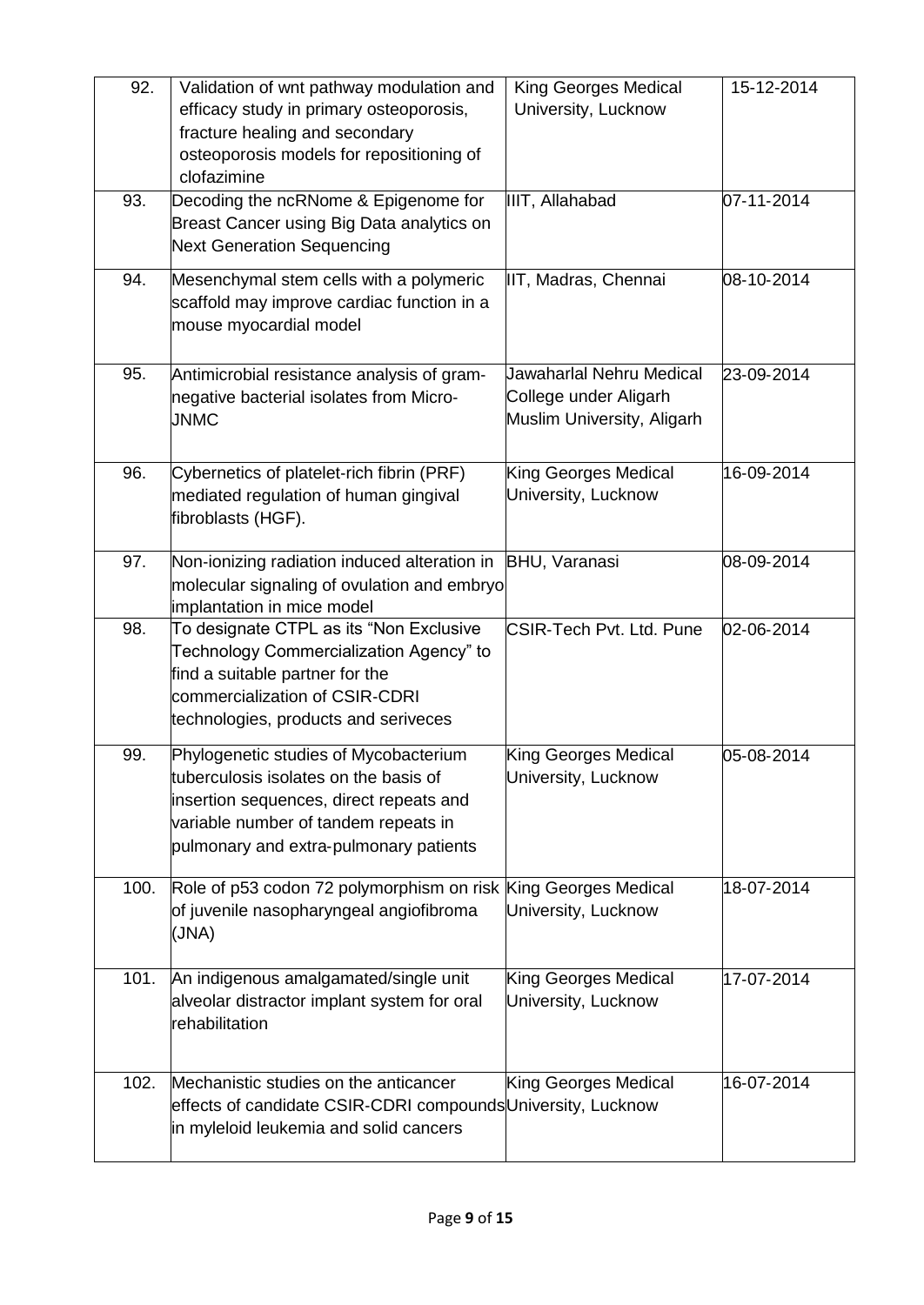| 103. | Design, synthesis and anticancer activities<br>of peptide based molecules                                                                                                                                                                         | <b>IISc Deemed University,</b><br>Bangalore                                       | 15-07-2014       |
|------|---------------------------------------------------------------------------------------------------------------------------------------------------------------------------------------------------------------------------------------------------|-----------------------------------------------------------------------------------|------------------|
| 104. | Design, synthesis and evaluation of<br>antitubercular compounds                                                                                                                                                                                   | National Jalma Institute of<br>Leprosy & other<br>Mycobacterium Diseases,<br>Agra | 11-07-2014       |
| 105. | Augmentation of effector immune<br>responses using immunomodulators in<br>conjunction with chemotherapy against<br>experimental Visceral Leishmaniasis                                                                                            | King Georges Medical<br>University, Lucknow                                       | 02-07-2014       |
| 106. | Collaborative research program in specific<br>field of mutual interest                                                                                                                                                                            | <b>BBDU, Lucknow</b>                                                              | 18-06-2014       |
| 107. | Delineation of Rac1 signaling association<br>with PCOS pathophysiology                                                                                                                                                                            | King Georges Medical<br>University, Lucknow                                       | 15-04-2014       |
| 108. | To find out role of oxidative stress and<br>inflammatory markers in rat cerebral venous<br>sinus thrombosis model                                                                                                                                 | <b>SGPGIMS, Lucknow</b>                                                           | 03-02-2014       |
| 109. | Effect of Curcumin on IGF signaling and<br>memory deficit in aging streptozotocin rats                                                                                                                                                            | King Georges Medical<br>University, Lucknow                                       | 24-01-2014       |
| 110. | Nanoparticulate drug delivery for poorly<br>soluble drugs                                                                                                                                                                                         | Amity University, Lucknow                                                         | 25-02-2014       |
| 111. | To provide higher education opportunities<br>for faculty, support staff and students of<br>CSIR-CDRI and LU, promote institutional<br>linkage between CSIR-CDRI & LU to<br>explore other avenues for possible<br>collaboration of mutual interest | Lucknow university,<br>Lucknow                                                    | 27-02-2014       |
| 112. | In silico screening and computational<br>toxicity prediction studies on HIV and SrtA<br>inhibitors                                                                                                                                                | Alagappa University,<br>Tamilnadu                                                 | 11-03-2014       |
| 113. | Centre of excellence on flow cytometry                                                                                                                                                                                                            | Beckman Coulter India Pvt.<br>Ltd, New Delhi                                      | $01 - 02 - 2014$ |
| 114. | To conduct assay for elucidation of human<br>metabolic pathways using different in-vitro<br>and in-vivo methodologies                                                                                                                             | Advinus Therapeutics Ltd.<br>Bangalore                                            | 21-04-2014       |
| 115. | Dereplication study of Indian medicinal<br>plants using MS and LCMS techniques and<br>to compare seasonal variations of bioactive Nauni - Solan<br>constituents                                                                                   | Dr Y S Parmar University of 21-11-2013<br>Horticulture and forestry,              |                  |
| 116. | Studies on initial interaction of M.<br>tuberculosis and its host                                                                                                                                                                                 | Dept. of Cell Biology &<br>Immunology, IMTech,<br>Chandigarh                      | 06-05-2014       |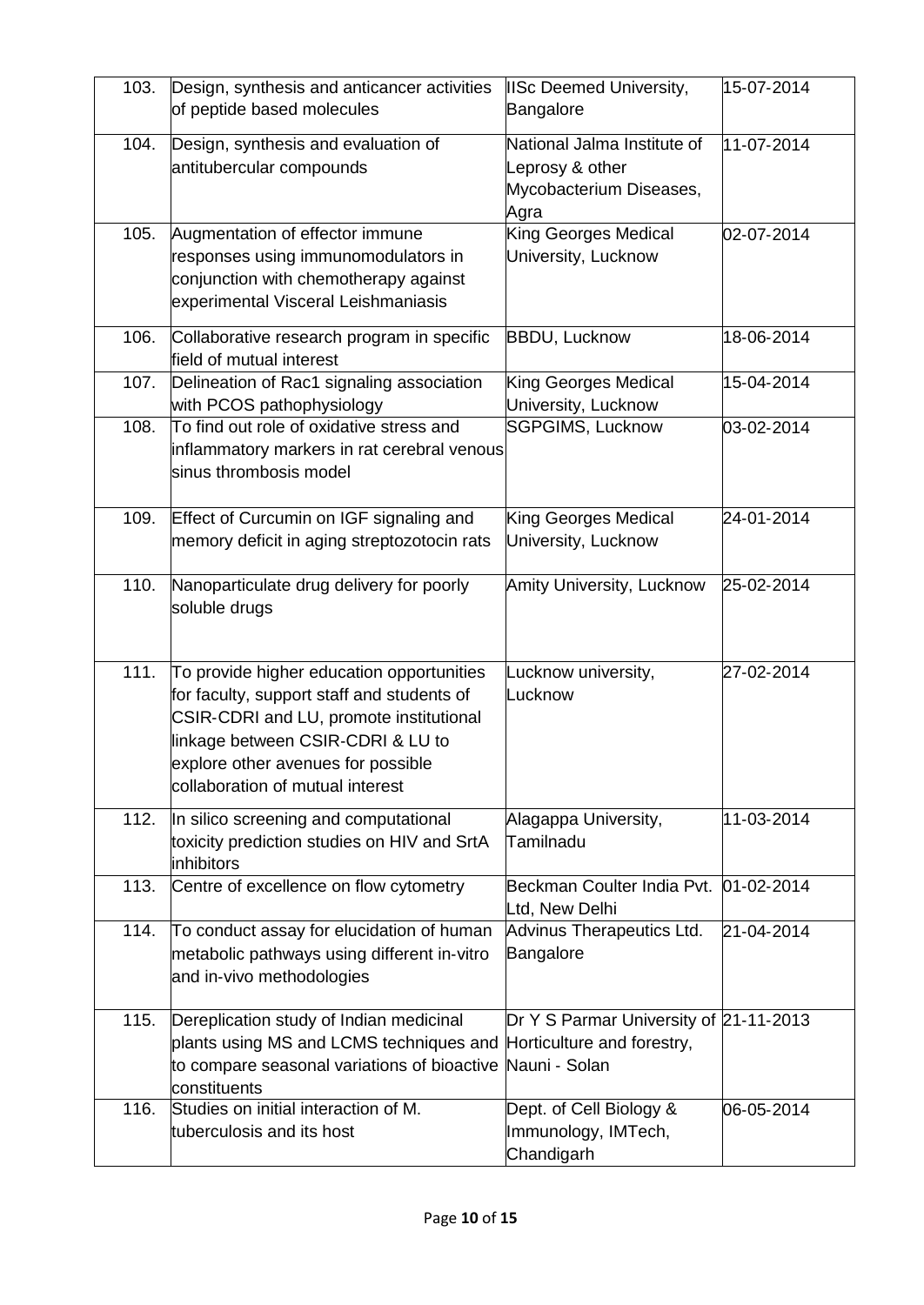| 117. | Polymorphisms in CD14 & IL6 genes<br>associated with chronic periodontitis in<br>smokers and non-smokers                                                        | Babu Banarsi Das College<br>of Dental Sciences,<br>Lucknow                        | 20-05-2014 |
|------|-----------------------------------------------------------------------------------------------------------------------------------------------------------------|-----------------------------------------------------------------------------------|------------|
| 118. | To promote institutional linkage between<br><b>CSIR-CDRI and GIPER</b>                                                                                          | Global Institute of<br><b>Pharmaceutical Education</b><br>and Research, Kashipur, | 14-11-2013 |
| 119. | Functional characterization of genes<br>expressed in Plasmodium pre-erythrocytic<br>stages through genetic manipulation and<br>drug targeting approaches        | University of Hyderabad,<br>Hyderabad                                             | 05-11-2013 |
| 120. | Development of intradermal animal model<br>of visceral leishmaniasis with fluorescent<br>donovani: relevance to vaccine<br>development.                         | <b>MNNIT Allahabad &amp; AIIMS</b><br>New Delhi                                   | 30-09-2013 |
| 121. | Inviestigation on application of innate<br>immune system for the development of<br>novel drug molecules for infectious disease                                  | <b>SRM University,</b><br>Kattankulathur,<br>Kancheepuram                         | 23-09-2013 |
| 122. | To carry out the antifilarial evaluation of<br>compounds synthesized.                                                                                           | Banaras Hindu<br>University, Varanasi.                                            | 18-09-2013 |
| 123. | Studies to investigate the modulation of<br>inflammatory cytokine(s) mediated effector<br>responses in visceral leishmaniasis.                                  | MNNIT, Allahabad                                                                  | 07-08-2013 |
| 124. | To impart training as per CPCSEA and<br>other regulatory authorities for laboratory<br>professionals                                                            | National Institute of Animal<br>Welfare, Ballabhgarh,<br>Faridabad, Haryana       | 06-08-2013 |
| 125. | Collaborative Research & Development                                                                                                                            | Panacea Biotech Ltd., New 25-07-2013<br>Delhi.                                    |            |
| 126. | Structure-function characterization of<br>ADF/cofilin proteins using NMR<br>spectroscopy                                                                        | Centre of Bio-Medical<br>Research, SGPGIMS,<br>Lucknow                            | 03-07-2013 |
| 127. | Design, Synthesis and Development of<br>Aromatic, Hetero aromatic and Glyco-<br>conjugates as Anti therapeutic Agents and<br><b>Cholinesterase Reactivators</b> | Defence R&D<br>Establishment and Pt.<br>Ravishankar Shukla<br>University, Raipur  | 24-06-2013 |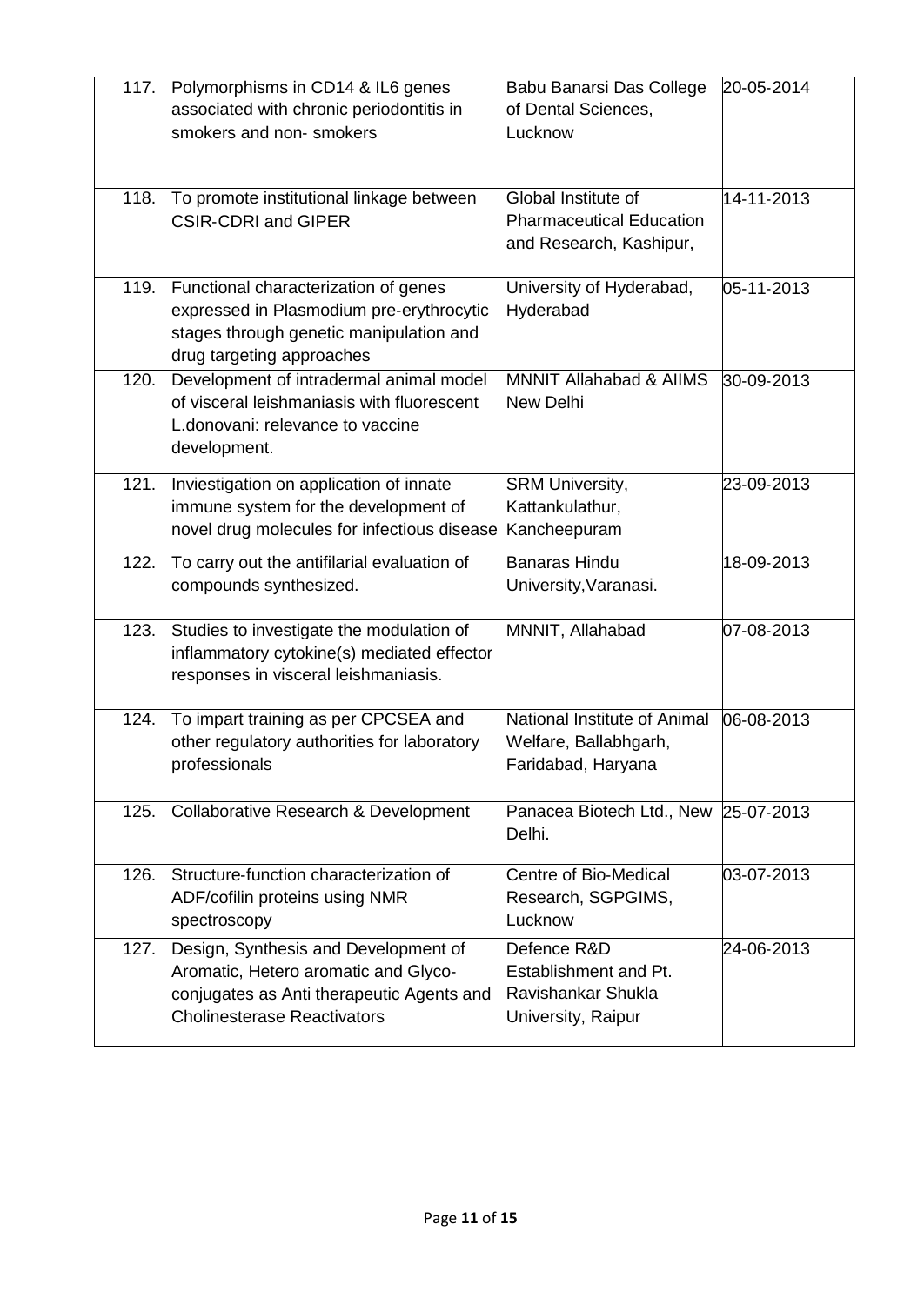| 128. | An open label, Single-centre, Two Period,<br>crossover, Drug interaction study to Assess                  | King Georges Medical<br>University, Lucknow | 14-06-2013 |
|------|-----------------------------------------------------------------------------------------------------------|---------------------------------------------|------------|
|      | the Effect of Multiple Oral Administration of                                                             |                                             |            |
|      | Cap Memory Sure (150 mg BD) on the                                                                        |                                             |            |
|      | Pharmacokinetics, Safety and tolerability of                                                              |                                             |            |
|      | antidiabetic drugs Gliclazide 80mg and                                                                    |                                             |            |
|      | Metformin 500mg in Indian patients with                                                                   |                                             |            |
|      | Type                                                                                                      |                                             |            |
| 129. | Discovery and Development of Novel bone                                                                   | Enem Nostrum Remedies 21-06-2013            |            |
|      | Anabolic agents for Accelerated Fracture                                                                  | Pvt.Ltd., Mumbai                            |            |
|      | Healing                                                                                                   |                                             |            |
|      |                                                                                                           |                                             |            |
| 130. | Screening of a series of 4-amino quinoline                                                                | <b>Tufts Medical centre</b>                 | 28-06-2013 |
|      | derivatives for identifying more potent                                                                   | Bostan, MA                                  |            |
|      | and/or functionally altered ligands                                                                       |                                             |            |
| 131. | <b>Characterization of Novel CTA Markers</b>                                                              | Dr. R. M. L. Institute of                   | 09-04-13   |
|      |                                                                                                           | Medical Sciences, Lucknow,                  |            |
|      |                                                                                                           | KGMU, Lucknow                               |            |
|      |                                                                                                           |                                             |            |
| 132. | Development and characterization of novel                                                                 | Amity Institute of                          | 03-04-2013 |
|      | drug delivery systems for controlled and                                                                  | Pharmacy, Lucknow                           |            |
|      | targeted drug delivery with special                                                                       |                                             |            |
|      | reference to leishmaniasis and cancer                                                                     |                                             |            |
|      |                                                                                                           |                                             |            |
|      |                                                                                                           |                                             |            |
| 133. | Role of E3 ubiquitin ligases in negative                                                                  | Dr. Ram Manohar Lohia                       | 24-01-2013 |
|      | regulation of GCSFr signaling: Implication in Institute of Medical                                        |                                             |            |
|      | myeloid leukemia                                                                                          | Sciences, Lucknow                           |            |
|      |                                                                                                           |                                             |            |
| 134. | To explore avenues for possible                                                                           | <b>Institute of Chemical</b>                | 24-11-2012 |
|      | collaboration between CSIR-CDRI and ICT                                                                   | Technology, Mumbai                          |            |
| 135. | Association of single Nucleotide                                                                          | Babu Banarasi Das College 30-11-2012        |            |
|      | Polymorphisms                                                                                             | of Dental Sciences,                         |            |
|      | in SERPINE I gene in patients With Chronic Lucknow                                                        |                                             |            |
|      | Periodontitis                                                                                             |                                             |            |
| 136. |                                                                                                           |                                             | 21-11-2012 |
|      | In vitro cytotoxicity evaluation of anti-cancer King Georges Medical<br>activity of new natural molecules | University, Lucknow                         |            |
|      |                                                                                                           |                                             |            |
| 137. | Evaluation of CSIR-CDRI lead compounds                                                                    | King Georges Medical                        | 31-08-2012 |
|      | for their role in samples from leukemia                                                                   | University, Lucknow                         |            |
|      | patients.                                                                                                 |                                             |            |
| 138. | Creating an enabling framework for                                                                        | <b>Alathur Pharmaceutical</b>               | 11-10-2012 |
|      | technological interventions in MSME                                                                       | Manufacturers Association,                  |            |
|      | clusters                                                                                                  | Alathur, Kancheepuram                       |            |
| 139. | Exploration of methylenetetrahydrofolate                                                                  | Nelson Hospital, Lucknow                    | 31-07-2012 |
|      | reductase (MTHFR) gene polymorphism as                                                                    |                                             |            |
|      | a marker in children afflicted with cerebral<br>palsy in India                                            |                                             |            |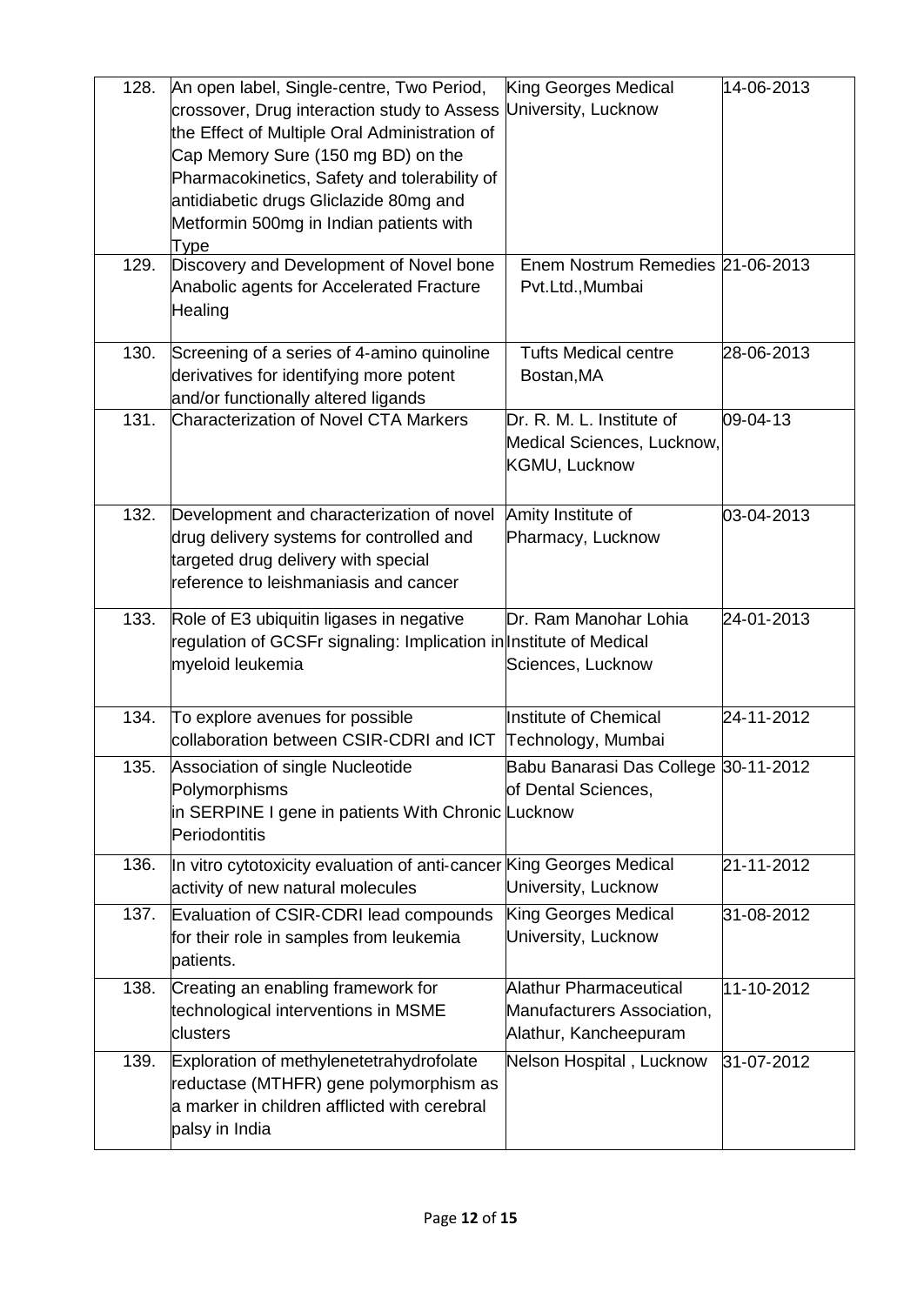| 140. | Genomic Study of Leukemic Cancer<br>Patients in India and Prevention by Plant<br>Products                                                                                                                  | Mahavir Cancer Santhan,<br>Patna                                                                    | 25-08-12   |
|------|------------------------------------------------------------------------------------------------------------------------------------------------------------------------------------------------------------|-----------------------------------------------------------------------------------------------------|------------|
| 141. | Development of lymphatic targeted<br>nanoparticulate drug delivery system as<br>novel anti-wolbachial combination<br>chemotherapy for the treatment of                                                     | Jamia Hamdard, New Delhi 25-07-12                                                                   |            |
| 142. | Identification and characterization of<br>uterine-specific blood biomarkers for<br>monitoring                                                                                                              | <b>King Georges Medical</b><br>University, Lucknow                                                  | 09-04-2012 |
| 143. | Nitrous oxide and Cu toxicity                                                                                                                                                                              | Sanjay Gandhi Post<br>Graduate Institute of<br>Medical Sciences, Lucknow                            | 21-05-2012 |
| 144. | Identification of urinary biomarkers for<br>diagnosis, prognosis and follow up of<br>patients with SLE nephritis.                                                                                          | Sanjay Gandhi Post<br>Graduate Institute of<br><b>Medical Sciences, Lucknow</b>                     | 23-02-2012 |
| 145. | Screening of Anti-filarial Compounds                                                                                                                                                                       | <b>Banaras Hindu University</b>                                                                     | 23-02-2012 |
| 146. | To work on chemical fingerprinting of rare<br>piper and other species                                                                                                                                      | Jawaharlal Nehru Tropical<br><b>Botanic Garden and</b><br>Research Institute, Palode,<br>Trivandrum | 16-02-2012 |
| 147. | Significance of promoter polymorphism of<br>interleukin-6, interleukin-8, interleukin-10<br>and interleukin-18 gene and their circulating<br>levels in risk of ovarian carcinoma in Indian<br>population   | King Georges Medical<br>University, Lucknow                                                         | 16-01-2012 |
| 148. | An innovation in distraction osteogenesis for King Georges Medical<br>mandibular regeneration using a refined<br>transport distractor.                                                                     | University, Lucknow                                                                                 | 13-10-2011 |
| 149. | Exchange of faculty, exchange of graduate<br>students, collaborative search for external<br>funding, Joint research projects and<br>publications and joint conference,<br>workshops and cultural programs. | University of California,<br>San Diego                                                              | 23-09-2011 |
| 150. | Isolation and characterization of antidiabetic King Georges Medical<br>secondary metabolites from two selected<br>medicinal plants                                                                         | University, Lucknow                                                                                 | 08-07-2011 |
| 151. | The assessment of prenatal exposure of<br>newer antidepressant drug.                                                                                                                                       | <b>Allahabad University</b>                                                                         | 11-07-2011 |
| 152. | Effect of Sulphadoxine - pyrimethamine co- King Georges Medical<br>administration on pharmacokinetics of α/β – University, Lucknow<br>Arteether, an Antimalarial agent in healthy<br>male volunteers       |                                                                                                     | 19-04-2011 |
| 153. | Synthesis of biologically potent<br>bisphosphonates                                                                                                                                                        | Sri Venkateshwara<br><b>University Tirupati</b>                                                     | 23-03-2011 |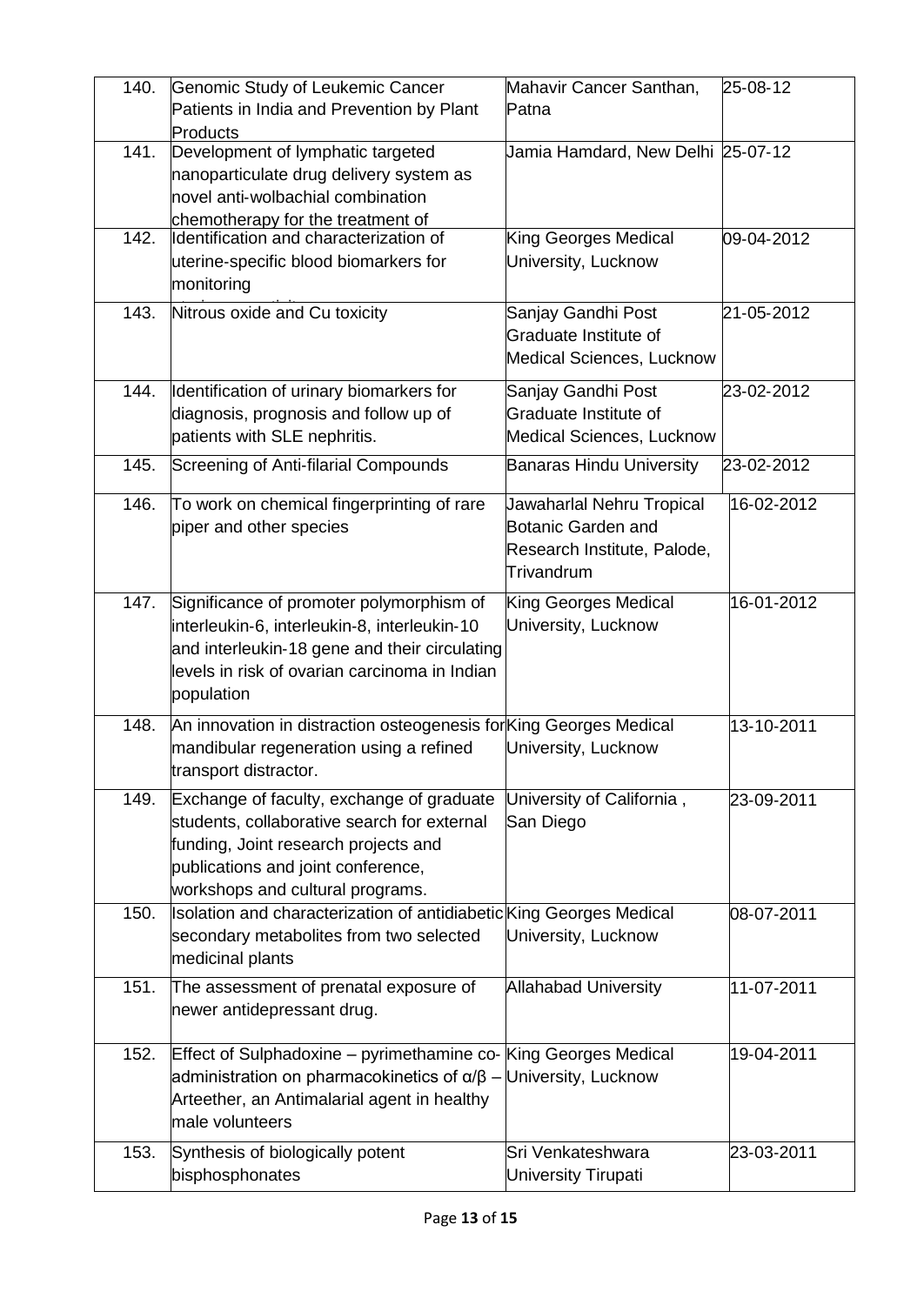| 154. | Nanoreservoirs carrying Brugia malayi<br>recombinant proteins as potential vaccine<br>against experimental lymphatic filariasis                                                                                  | Integral University, Lucknow 10-02-2011                                               |            |
|------|------------------------------------------------------------------------------------------------------------------------------------------------------------------------------------------------------------------|---------------------------------------------------------------------------------------|------------|
| 155. | "Pharmacological evaluation of<br>Homoeopathic Medicine under Drug<br>Standardization Programme of CCRH                                                                                                          | <b>CCRH, NewDelhi</b>                                                                 | 02-02-2011 |
| 156. | Protective immunogenicity of Centrin KO<br>live attenuated Leishmania parasite in the<br>animal models and in the human cells                                                                                    | Institute of Pathology, New<br>Delhi & Institute of Molecular<br>Medicine, New Delhi. | 09-12-2010 |
| 157. | Study on promoter gene polymorphism of<br>Interleukin-10, Interleukin-18 and<br>assessment of GATA transcriptional factor<br>expression in ovarion carcinoma in North<br>Indian population                       | King Georges Medical<br>University, Lucknow                                           | 07-12-2010 |
| 158. | Comparative proteomic analysis of human<br>receptive versus non-receptive and<br>defective endometrium                                                                                                           | King Georges Medical<br>University, Lucknow                                           | 03-12-2010 |
| 159. | To create centre of excellence in flow<br>cytometry at CDRI by installing new two<br>laser models of BD FACSCalibur                                                                                              | Becton Dickinson India,<br>Pvt, Ltd., New Delhi                                       | 24/112010  |
| 160. | Acetylcholenesterase and cuticular collagen Madurai Kamaraj<br>as potential vaccine targets for human<br>lymphatic filariasis                                                                                    | University, Madurai                                                                   | 31-08-2010 |
| 161. | Investigation of molecular mechanisms of<br>antidiabetic action of Swertiamarin and its<br>semi-synthetic derivatives                                                                                            | M.S. University, Baroda                                                               | 22-06-2010 |
| 162. | Chemical biology approach for generation<br>of knowledge base and therapeutics in<br>breast cancer                                                                                                               | <b>National Centre for Cell</b><br>Sciences, Pune                                     | 31-05-2010 |
| 163. | Molecular and functional characterization of King Georges Medical<br>nef gene isolated from HIV-1 patients at<br>different stages of pathogenesis                                                                | University, Lucknow                                                                   | 27-05-2010 |
| 164. | Development of nanocarrier based<br>Curcumin, Amphotericin B and Curcumin -<br>Amphotericin B combination formulations as<br>immunomodulators and evaluation of their<br>antileishmanial and antifungal efficacy | Institute of Chemical<br>Technology, Mumbai                                           | 30-04-2010 |
| 165. | To understand the reactivity of formyl group<br>for the Baylis-Hilman reaction in<br>heterocyclic aldehydes                                                                                                      | Indian Institute of<br>Technology, Kanpur                                             | 26-03-2010 |